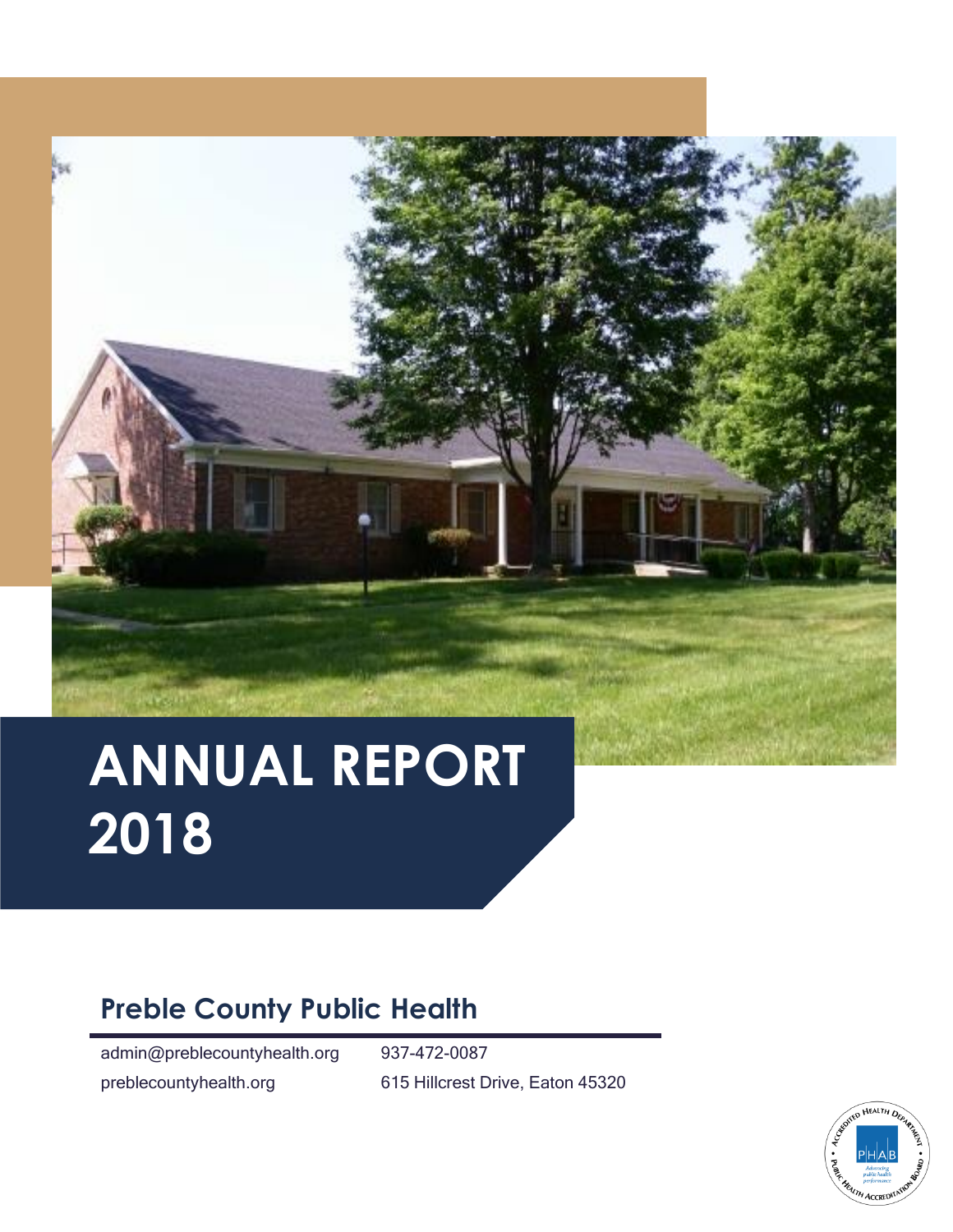

**Page 2**

# **Administration Administration**

#### **The History**

In 1893, the State of Ohio required all municipalities to establish a Board of Health. This requirement created 2,158 city, village, and township health "units" in Ohio. Partially in response to the 1918 Influenza Pandemic, Ohio passed the Hughes Act and Griswold Amendment in April 1919 which created city and general health districts and required the 2,158 health units to combine into 88 general (county) health districts and 92 city health districts. This Act also required the newly formed health districts to employ, at a minimum, a Health

Commissioner, public health nurse, and a clerk. In 1961, the District Advisory Council voted to approve the union of the county health district with the city of Eaton under the name of Preble County General Health District. In early 2014 the Preble County General Health District adopted the national identity of public health and is now called Preble County Public Health. In May of 2016, Preble County Public Health achieved national accreditation through the Public Health Accreditation Board, becoming one of the first health departments in both Ohio and the United States to achieve this status.

#### **The Board of Health**

The Board of Health is comprised of five members to represent the citizens of Preble County. Four of the Board members are appointed by the District Advisory Council (which is comprised of the leaders of all municipal corporations in the county including townships, villages, cities, and County Commissioners). The other Board member is appointed by the Mayor of the City of Eaton. By Ohio law, at least one Board member must be a licensed Physician. Board members are appointed for a term of five years.

George E. Henry serves as the President, represents the City of Eaton, and his term expires in March 2021. JoEllen Tapalman serves as President Pro Tempore, represents the County, & her term expires in March 2020. Dr. Peter Sambol serves as the Board Physician, represents the County, and his term expires in March 2019. Lori J. George represents the County and her term expires in March 2023. Ron Wesler represents the County and his term expires in March 2022.

#### **The Health Commissioner**

The Health Commissioner is Erik Balster and he has served in this role since April 2013. Erik directs the daily operations of the agency as it serves the public health needs of 42,000 people in Preble County. Erik is responsible for all policy development, financial decisions, staffing, workforce training, programming, grant management, and strategic leadership. He ensures that resources are utilized effectively and efficiently to maximize return-on-investment while working with his team to address current community health needs and anticipate future public health threats. One of his biggest priorities is ensuring that the agency provides exceptional customer service to the public.



## **What's in this report?**

**We took a slightly different approach this year. Annual reports are usually filled with numbers that, frankly, only mean something to us. Instead we decided to tell you three great stories that happened in each of our primary programs during 2018. Our hope is that you see how relevant public health programs continue to be in Preble County.**

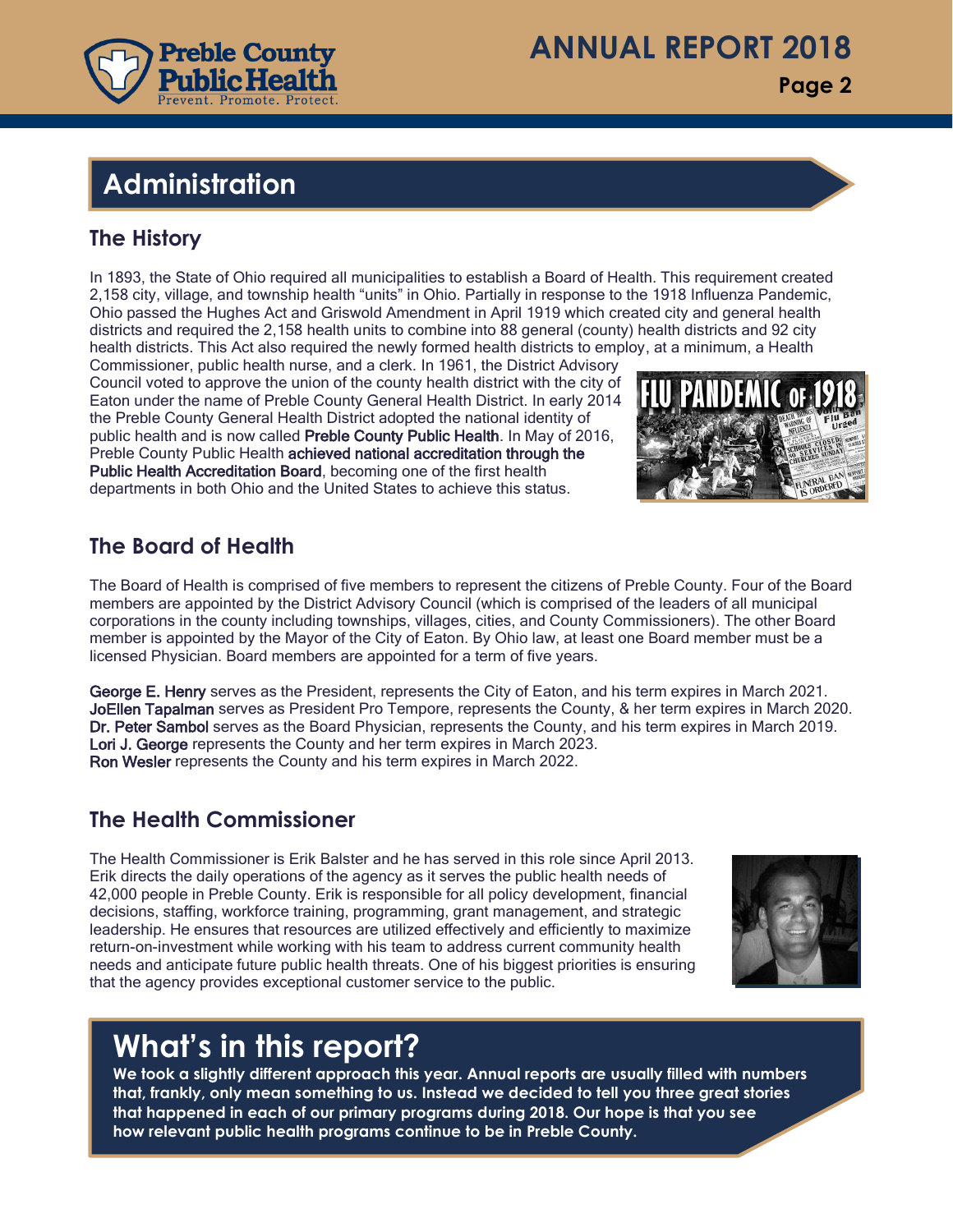

## **ANNUAL REPORT 2018**

**Page 3**

## **Vital Statistics**

Birth Certificates can be obtained for \$22 for births anywhere in the state of Ohio. In 2018, Preble County had seven births. Our office issued a total of 1,195 birth certificates, in 2018.

1 Our staff continues to work with the State Vitals Department to correct any problems found on birth certificates. As the requirements have changed for obtaining a government issued identification card, we expect an increase in requests in the coming years.



Death Certificates can be obtained for \$22 for deaths that occur in Preble County, only. In 2018, Preble County certified 296 deaths. Most common causes of death in 2018 were:

2 cancer, heart related, vascular related, chronic obstructive pulmonary disease, single/multiple drug intoxication and suicide. Our office issued a total of 1,247 certified copies of death certificates in 2018.

#### **Community Health and Safety**

1 Through generous donations from EvenFlo and the Ohio Buckles Buckeyes program, our certified car seat technicians were able to install 38 free child safety seats for our low-income Preble County residents. Participants received in-person education about the proper use of car seats and an in-car demonstration of how to correctly install the seat in a vehicle.

To help combat the opioid epidemic in Preble county, we partnered with Darke and Montgomery counties to establish Project Save Miami Valley in conjunction with Montgomery County Alcohol, Drug Addiction, and Mental Health Services board. The program is aimed at overdose prevention, education, public outreach and the provision of overdose reversal medications to aid local first responders. Through this initiative and work with the Preble County Substance Abuse Prevention Partnership (SAPP), Preble county saw a reduction in overdose deaths from 28 total in 2017 to 8 in 2018.

3

2

As part of the state of Ohio initiative to combat infant mortality, PCPH has partnered with Cribs for Kids® to ensure infants have a safe sleeping environment. Babies who sleep on couches, in bed with others, or on their stomachs are more likely to die from an unexpected sudden cause. Preble County promotes the ABCs of infant safe sleep practices – place infants Alone, on their Back, in a Crib. Twenty-three Pac and Play Cribettes with safe sleep kits were distributed in 2018.



# **Did You Know**

**PCPH employs 19 people to serve 42,000 residents with essential public health services. Talk about doing a lot with a little! Our budget is one of the smallest in the county but our preventative services save the healthcare system real money. Like to the tune of saving \$15 in healthcare costs for every \$1 spent on public health in Preble. That's ROI!**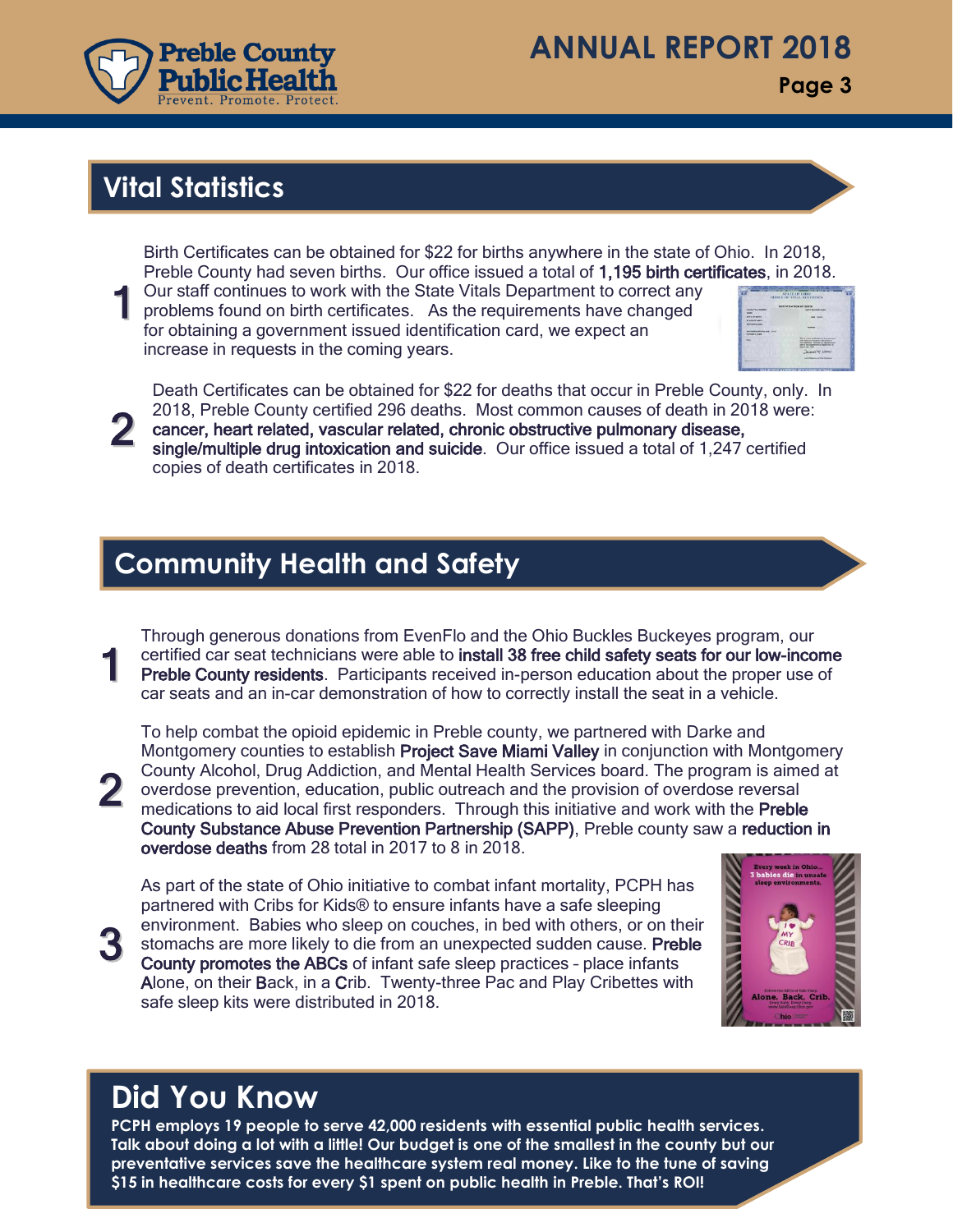

**Page 4**

#### **Emergency Preparedness**

1 We completely revamped our Emergency Response Plan to make it practical and more flexible for public health emergencies. We created a CMIST (Communication, Maintaining Health, Independence, Safety and Support, Transportation) profile for Preble County, which helps identify those who have "functional needs" (such as oxygen machines at home) who would have a challenging time in an emergency.

2 In 2018, PCPH staff and community partners worked through an exercise designed to push our resources and test plans; this exercise focused on a biological terrorist incident where our staff was tasked with providing antibiotics to local first responders to distribute to their staff and their families, and to local healthcare agencies to distribute to their employees, families of their employees, and their clients.



3 One of the greatest strengths of Preble County is our community partnerships. PCPH worked with Kettering Health Network's Preble County Emergency Department to form a Surge Team within our volunteer organization, the Medical Reserve Corps (MRC). The purpose of the surge team is to assist the emergency department's staff if there is a time when they are overwhelmed by more patients arriving than their staff can handle. Our volunteers can step in and help with retrieving supplies, monitoring and moving patients as needed, and assisting family members as necessary

## **Environmental Health**

1 Modernization has been the name of the game in our food safety program. We began implantation of an electronic inspection program to manage facility information and produce food service inspections. Coming in 2019, restaurant inspections will be available online, which will provide easier access to the work we do and help inform the community.

In August we responded to our first confirmed human case of West Nile Virus in the county. Although this was a travel-associated case, the threat of the virus by local mosquitoes and then transmitted to other people was very real. Throughout mosquito season, we treated areas with standing water with larvacide briquettes, conducted mosquito trapping and surveillance, and provided information about mosquito borne illnesses to residents in the highrisk locations throughout the county.



3 We provided over \$41,024.50 in grant funding to repair failing sewage systems in the county last year and we already have three more repair projects queued up for 2019 with \$100,000 total to be used by the end of 2019 to help address other malfunctioning sewage systems in Preble County.

# **Let's Get Social**

2

**PCPH is on social media. But hey, who follows government agencies on social media?! Besides all of our public health friends, YOU should follow us too! It's a great place to read about recalls and get quick health tips for you and your family. @PrebleCoHealth**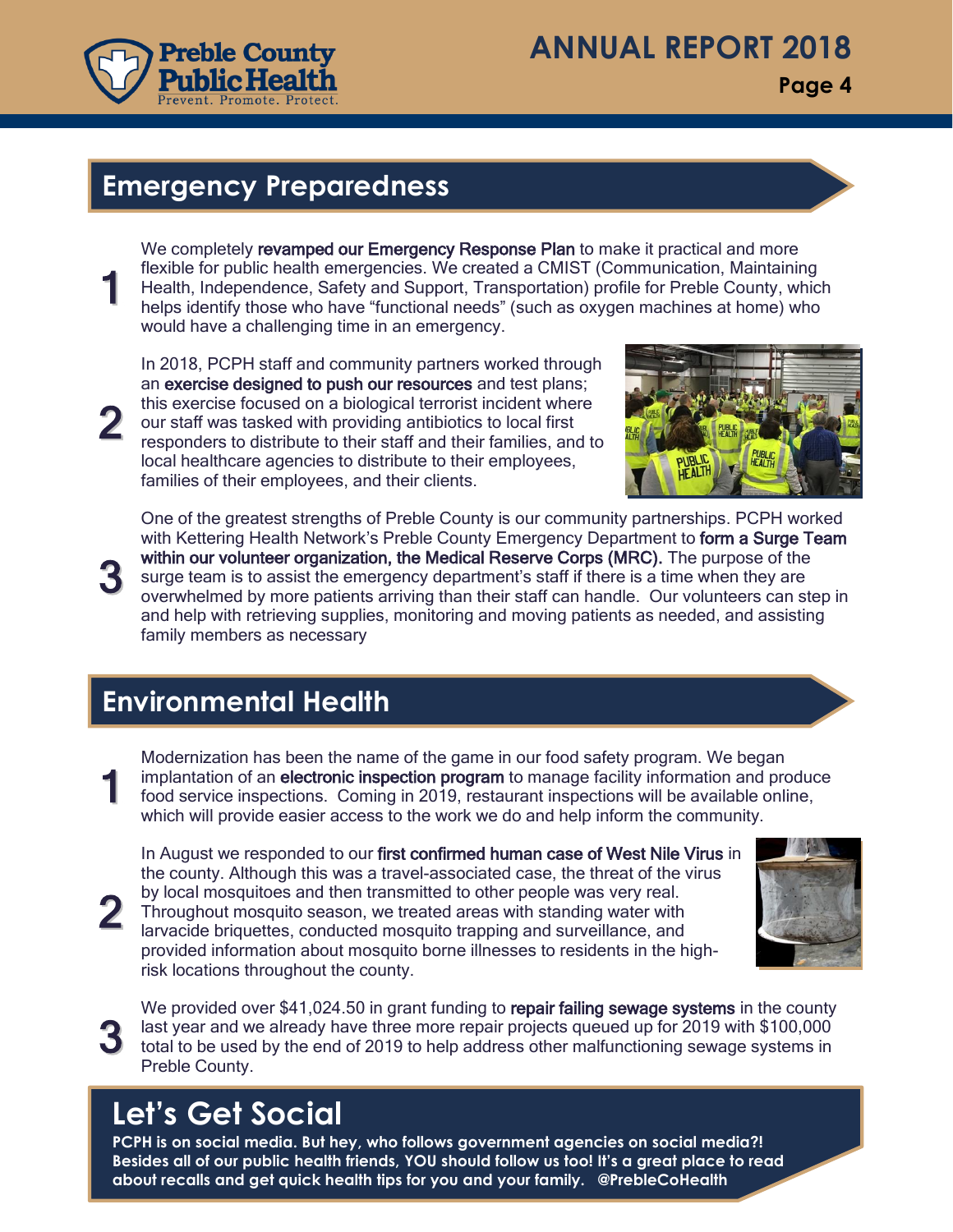

# **ANNUAL REPORT 2018**

**Page 5**

#### **Nursing and Clinical Services**

1 Prenatal care is an important part of staying healthy during pregnancy. PCPH provides comprehensive obstetric care to monitor baby's development and does routine testing to help find and does routine testing to help find and prevent possible problems to assure a healthy outcome for a baby and mother. Walk-in pregnancy testing is available with post-test counseling, education and referral services provided to facilitate early entry into prenatal care.

We offer all childhood, teen and adult vaccines and bill most insurance plans in the county. We also have a sliding fee scale and vaccine assistance programs for those with no insurance. During 2018 our Registered Nurses administered over 2,413 vaccinations. Our nurses also serve as a resource to local practitioners for immunization education and updated schedules for vaccines.



Through the Title X grant funding and local health dollars and in partnership with Wright State University Family Medicine Residency Program, PCPH has provided reproductive health and

3 wellness services for women and men since December 2011. The clinic offers preventive exams with PAP screening, STD testing and treatment, HIV testing and referral, birth control and reproductive life plan education. Most insurance plans are accepted and we offer a sliding fee scale for those with no insurance.

## **Women, Infants, and Children (WIC)**

1 We participated in the Wright State University (WSU) Boonshoft School of Medicine Interprofessional Engagement Experience. Eleven WSU medical students chose our WIC office. They learned about the lactation care we provide from the Breastfeeding Peer Helper and Lactation Consultant. This training will help shape future physicians to better understand what quality breastfeeding support is available in their communities, and why they need to be a part of that care.



2 and individual settings throughout each month. Topics included Discover Colorful Foods,<br>Well-Rounded Meals, Balance Food with Physical Activity, Cook More/Eat Out Less, and Educational topics are planned out a year in advance for our clients, and carried out in group and individual settings throughout each month. Topics included Discover Colorful Foods, Keep Your Family Safe. 864 individual WIC participants received education throughout 2018.

3

2

WIC is continually working to improve breastfeeding rates through support from our peer helper and health professionals. Last year we increased from 41% of our women breastfeeding in Quarter 1 to 49.6% breastfeeding Quarter 4. Support is available to our mothers 24 hours a day via telephone with our Peer Helper, provided by the WIC grant.

# **Nursing and WIC Make a Difference**

**Did you know that every school nurse in the county is an employee of PCPH? This gives schools direct access to services like vaccines and epidemiology support from PCPH. WIC is so much more than providing supplemental food to our at-risk mothers and children. The nutrition counseling our participants receive set them up for a lifetime of success.**